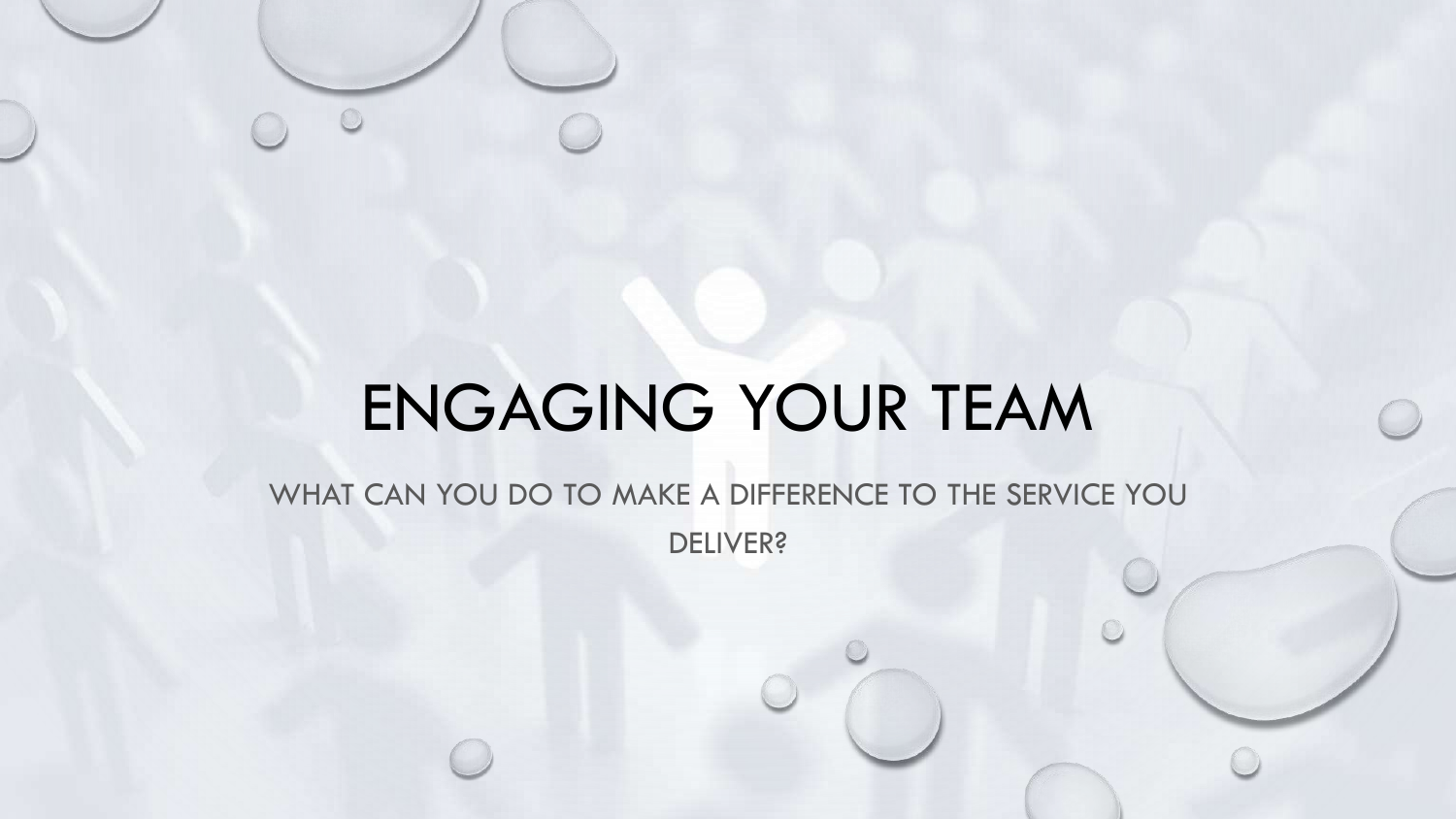### HOW DO YOU ENGAGED YOUR TEAM IN FCR ?

### HOW OFTEN DO YOU DISCUSS FCR/CUSTOMER METRICS IN YOUR TEAMS ?

### DO YOU SHARE POSITIVE FEEDBACK ?

### DO YOU TALK ABOUT BEST PRACTICE AND SHARE EXAMPLES?

### DOES THE TEAM UNDERSTAND ITS ROLE IN IMPROVING SERVICE?

DO YOU ENGAGE OTHER AREAS OF THE BUSINESS IN YOUR MEETINGS?

CREATE A BLOG/ PODCAST ON THESE SESSIONS FOR ANY OF THE TEAM THAT ARE ABSENT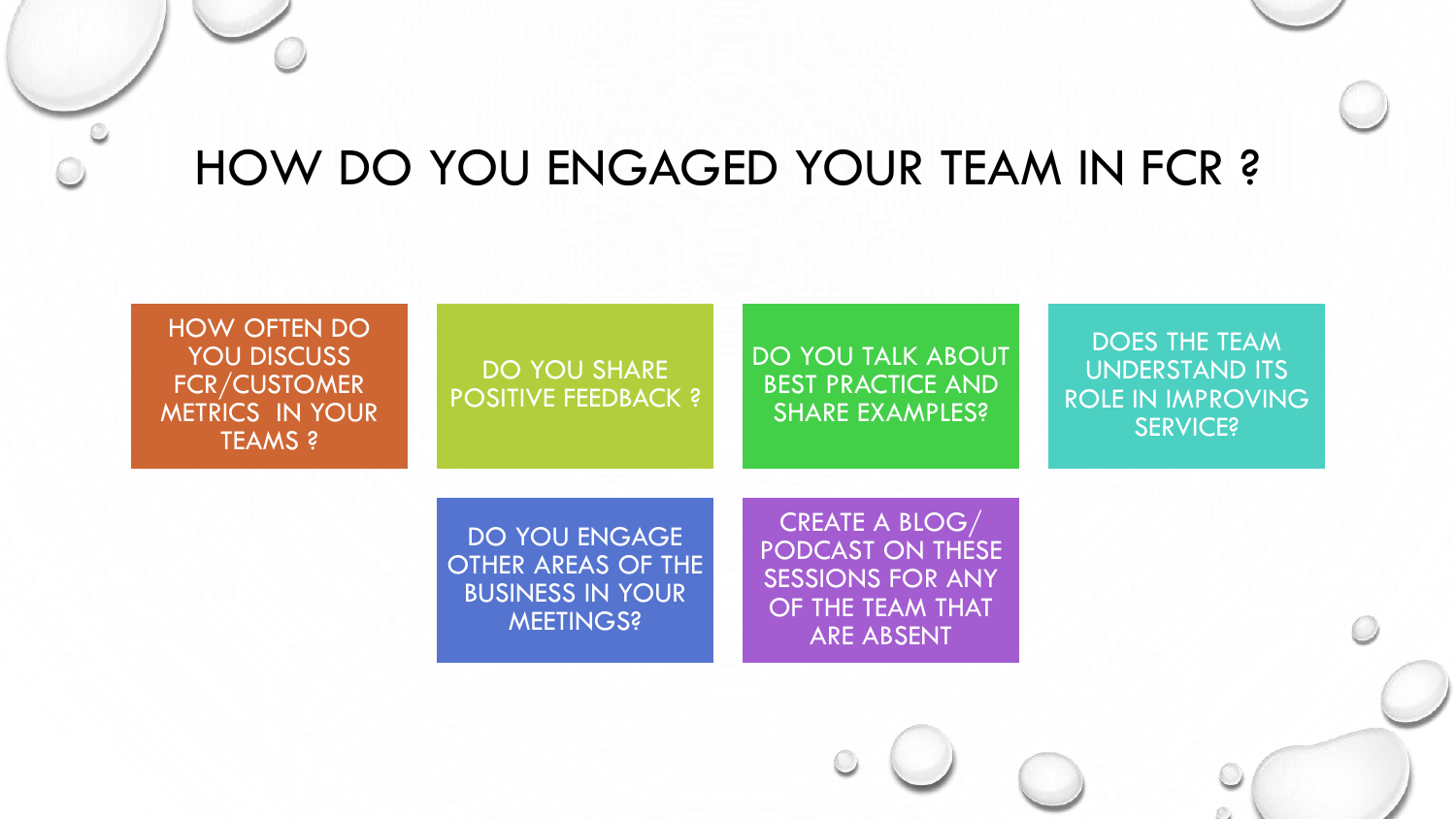## WHO COULD YOU INVOLVE IN YOUR MEETINGS ?

CUSTOMER EXPERIENCE TEAM – BRING SOME INSIGHT INTO YOUR CUSTOMERS

FINANCE/INSIGHT TEAM - UNDERSTANDING THE COST OF SERVICE?

SENIOR LEADERSHIP TEAM – EXPLAINING THE TEAMS ROLE IN DELIVERING CUSTOMER **STRATEGY** 

#### CUSTOMERS – PLAY FEEDBACK AND DISCUSS

QUALITY/COMPLIANCE – GIVE REQUIREMENTS AND WHAT THIS MEANS TO HOW YOU PROVIDE SERVICE?

RECORD THESE SESSIONS IF POSSIBLE SO YOU CAN SHARE WITH OTHER TEAMS

COMPLAINTS TEAM – WHAT COMPLAINTS ARE MOST COMMON IN OUR TEAM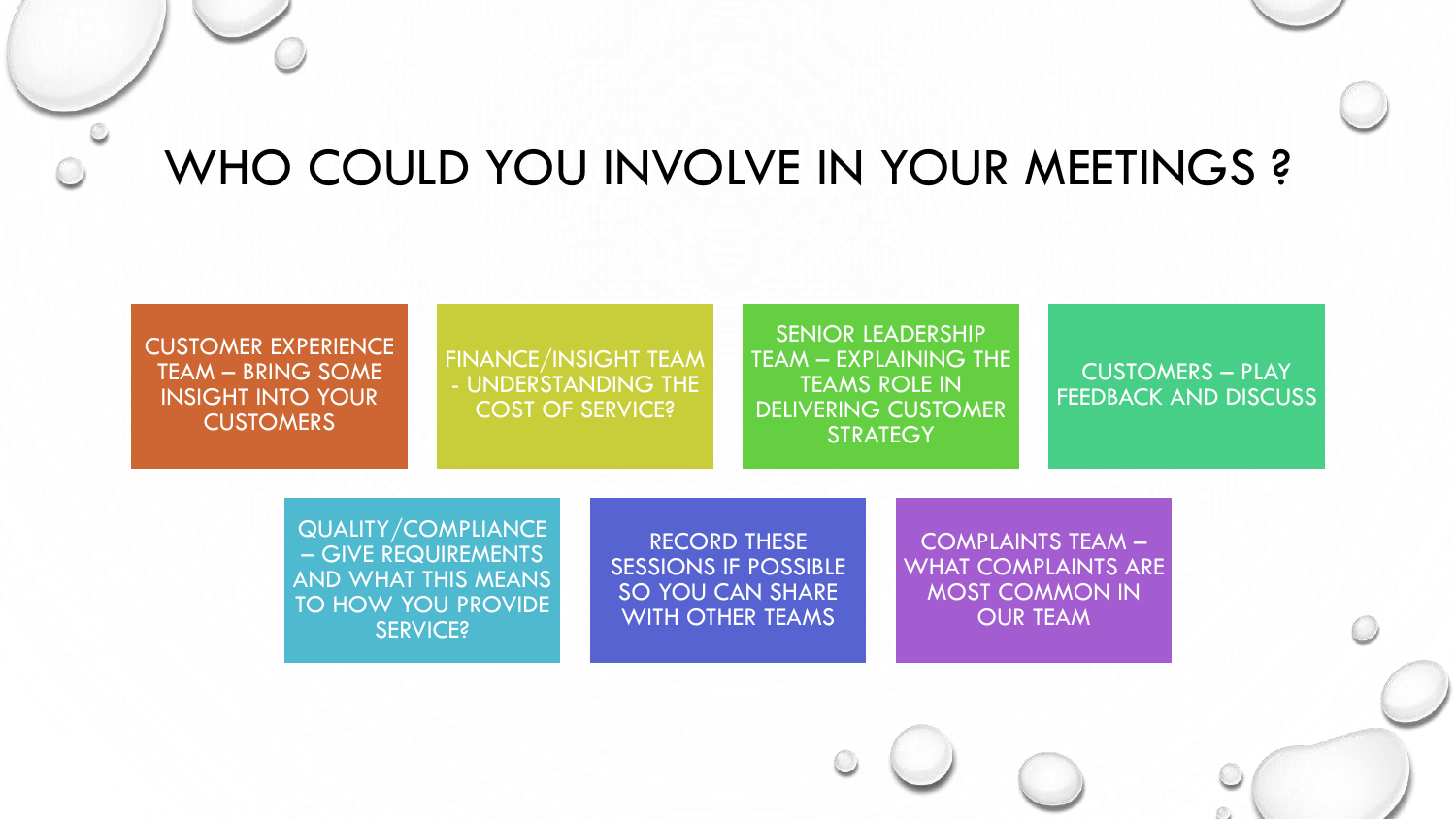### SESSIONS YOU COULD RUN WITH YOUR TEAM

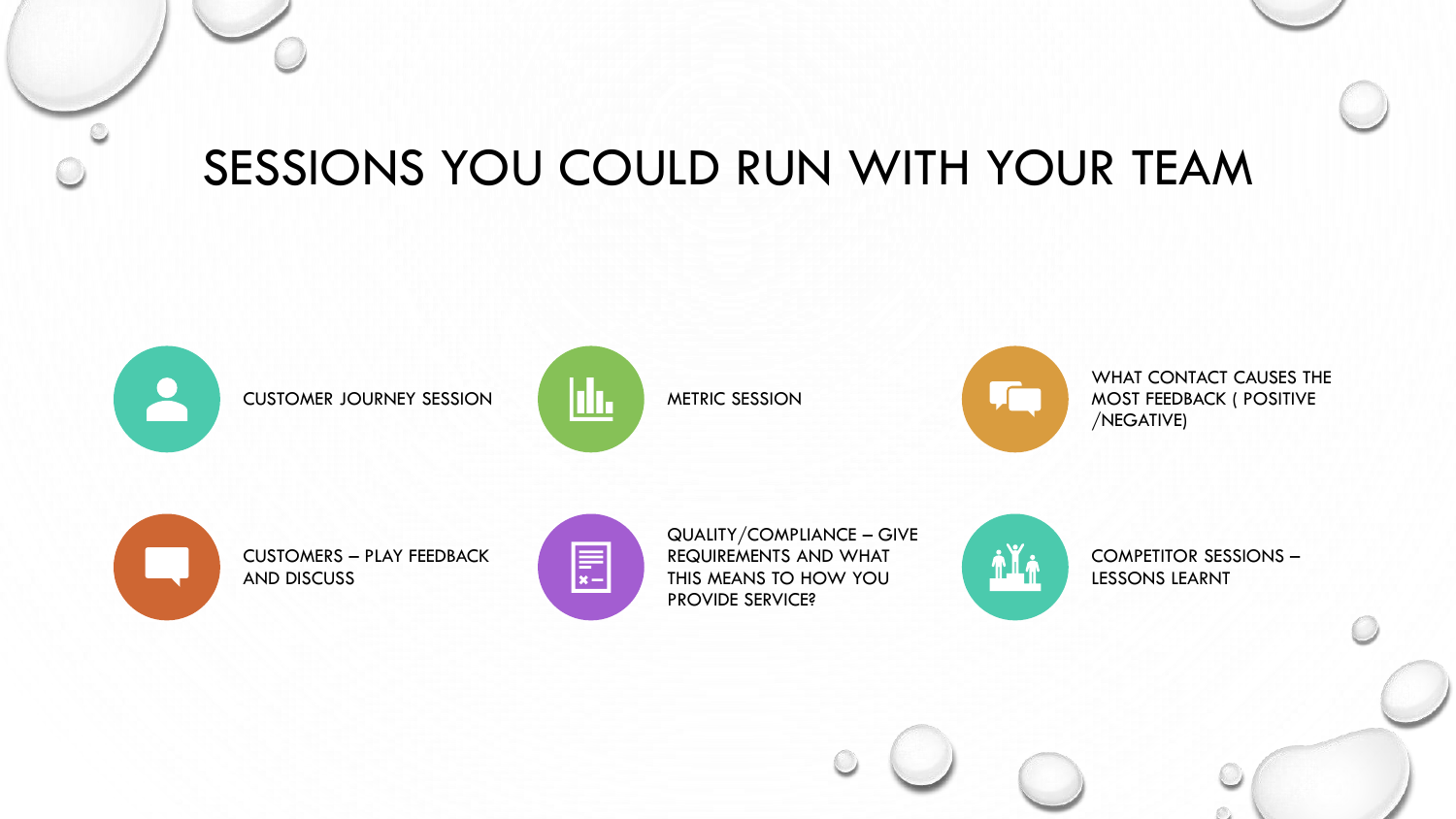### ENCOURAGE DEBATE AND OWNERSHIP

#### WHAT MAKES SERVICE HARDWORK?

#### HOW DO YOU MAKE SURE YOU DELIVER **CUSTOMER** EXPECTATIONS?

#### WHAT ONE THING COULD WE CHANGE THAT WOULD MAKE A DIFFERNCE ?

#### THERE ARE NO WRONG OR RIGHT ANSWERS BUT THE DISCUSSION WILL GENERATE PASSION, ENGAGEMENT AND UNDERSTANDING

COACH EACH OTHER AND GIVE FEEDBACK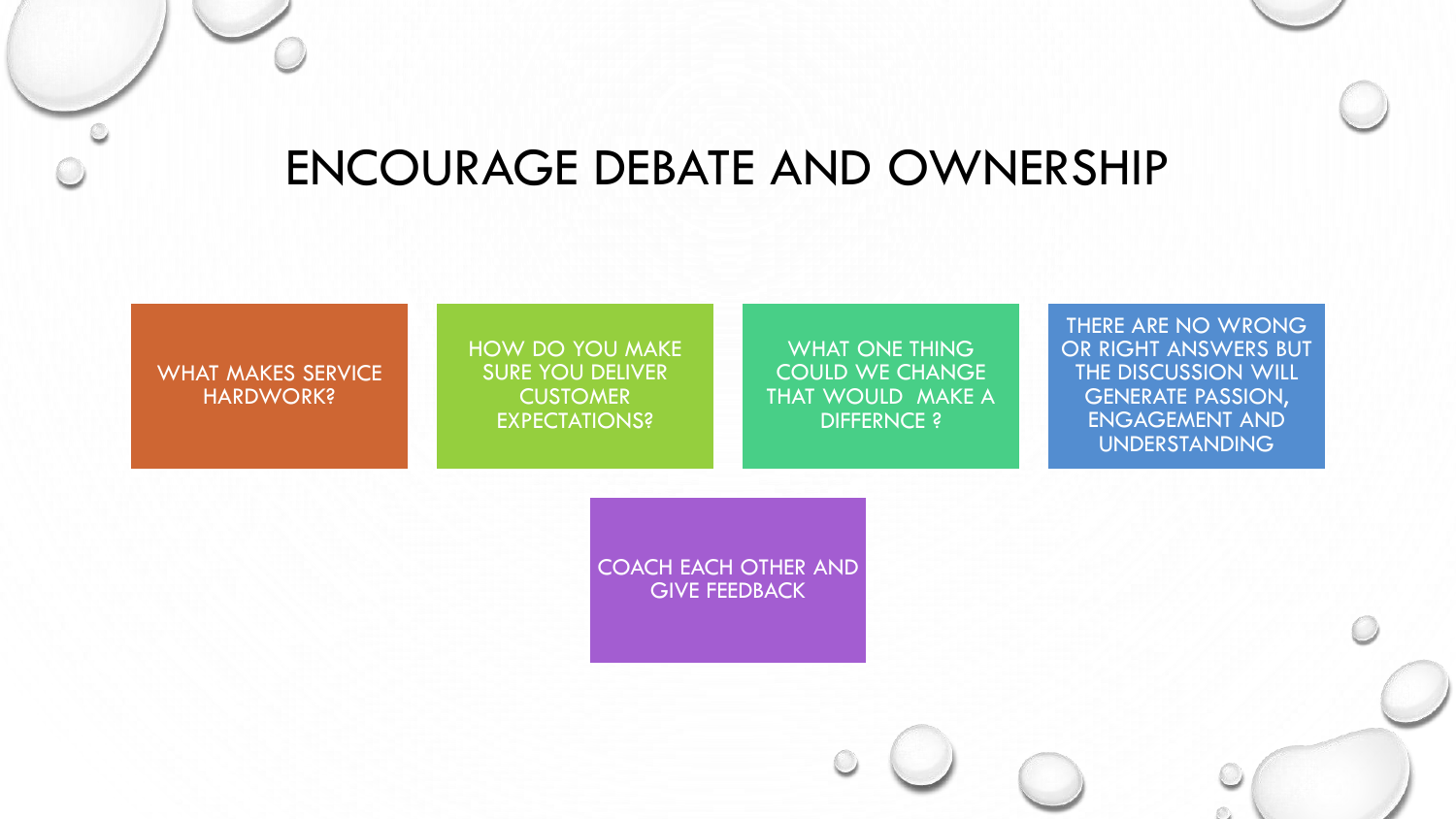### AGREE ACTIONS AND CELEBRATE SUCCESS